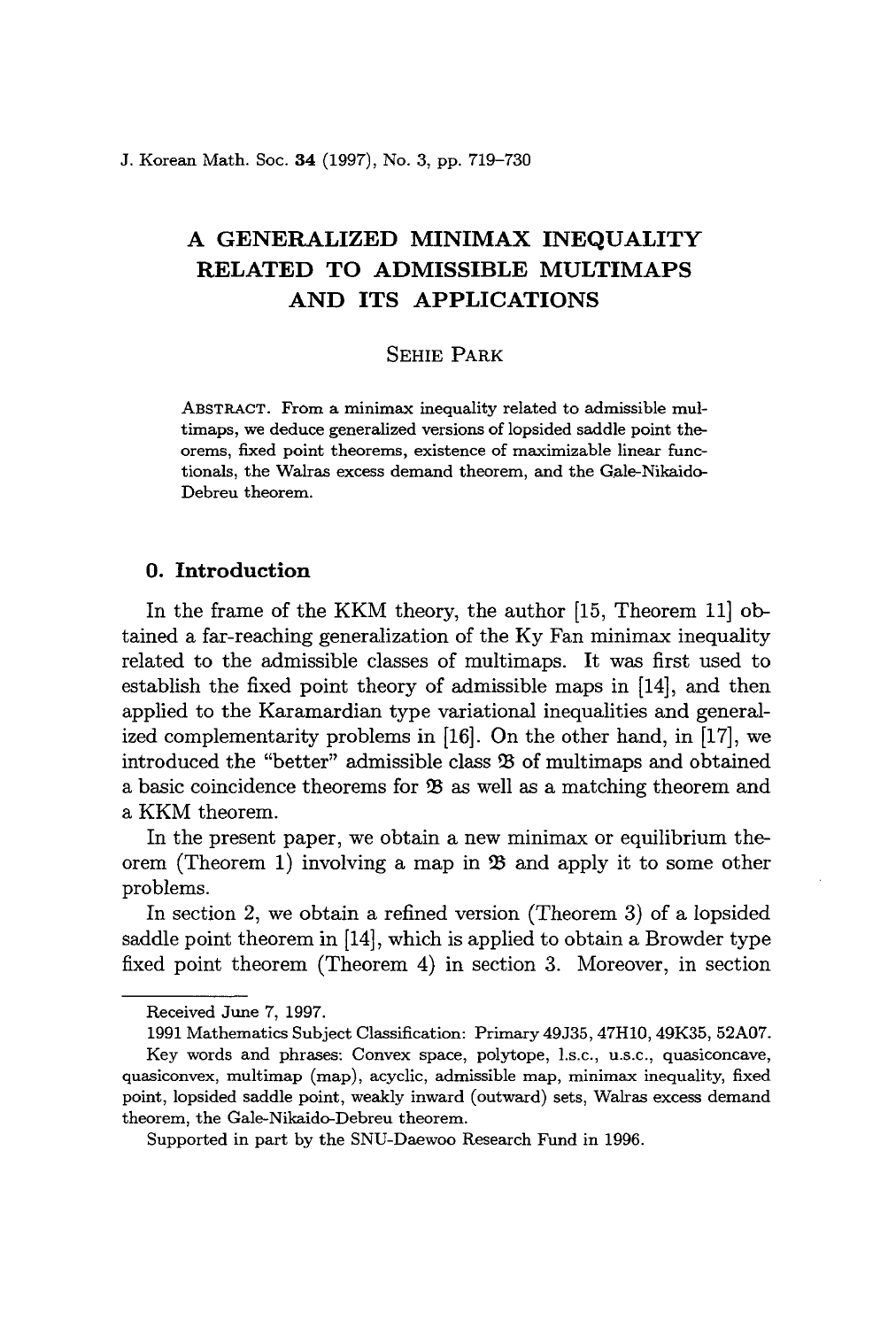4, we deduce a generalization (Theorem 5) of the existence theorem of maximizable linear functionals due to Simons. Finally, section 4 deals with generalized forms of the Walras excess demand theorem (Theorems 6 and 7) and the Gale-Nikaido-Debreu theorem (Theorem 8).

All results in this paper can be stated with respect to admissible class  $\mathfrak{A}_{c}^{\kappa}$  of multimaps, which include continuous (single-valued) functions, Kakutani maps, Aronszajn maps, acyclic maps, G6rniewicz maps, Dzedzej maps, approximable maps, and others which frequently appear in nonlinear analysis and algebraic topology.

## **1. Preliminaries**

A *convex space* is a nonempty convex set (in a vector space) equipped with any topology that induces the Euclidean topology on the convex hulls of its finite subsets. Such convex hulls are called *polytopes;* see Lassonde [11].

Recall that an extended real-valued function  $f : X \to \overline{\mathbf{R}}$  on a topological space X is *lower* [resp. *upper] semicontinuous (l.s.c.* [resp. *u.s.c.* ]) whenever  $\{x \in X \mid fx > r\}$  [resp.  $\{x \in X \mid fx < r\}$ ] is open for each  $r \in \overline{\mathbf{R}}$ . If X is a convex space, then f is *quasiconcave* [resp. *quasiconvex* | whenever  $\{x \in X \mid fx > r\}$  | resp.  $\{x \in X \mid fx < r\}$  | is convex for each  $r \in \overline{\mathbf{R}}$ .

For topological spaces X and Y, a *multimap* or a *map*  $T: X \rightarrow Y$ is a function from  $X$  into the set of nonempty subsets of  $Y$ . A map  $T : X \longrightarrow Y$  is *upper semicontinuous* (*u.s.c.*) if, for each open subset G of Y, the set  $\{x \in X | Tx \subset G\}$  is open in X; *lower semicontinuous (l.s.c.)* if, for each closed subset F of Y, the set  $\{x \in X | Tx \subset F\}$ is closed in X; *continuous* if it is u.s.c. and l.s.c.; and *compact* if the range  $T(X) = \{y \in Y | y \in Tx \text{ for some } x \in X\}$  is contained in a compact subset of *Y*. As usual, the set  $\{(x, y) | y \in Tx\}$  is called either the *graph* of *F* or, simply, *F.*

Recall that a nonempty topological space is *acyclic* if all of its reduced Cech homology groups over rationals vanish.

An *admissible* class  $\mathfrak{A}_{\alpha}^{\kappa}(X, Y)$  of maps  $T : X \rightarrow Y$  is one such that, for each  $T$  and each compact subset  $K$  of  $X$ , there exists a map  $\Gamma \in \mathfrak{A}_c(K,Y)$  satisfying  $\Gamma x \subset Tx$  for all  $x \in K$ ; where  $\mathfrak{A}_c$  is consisting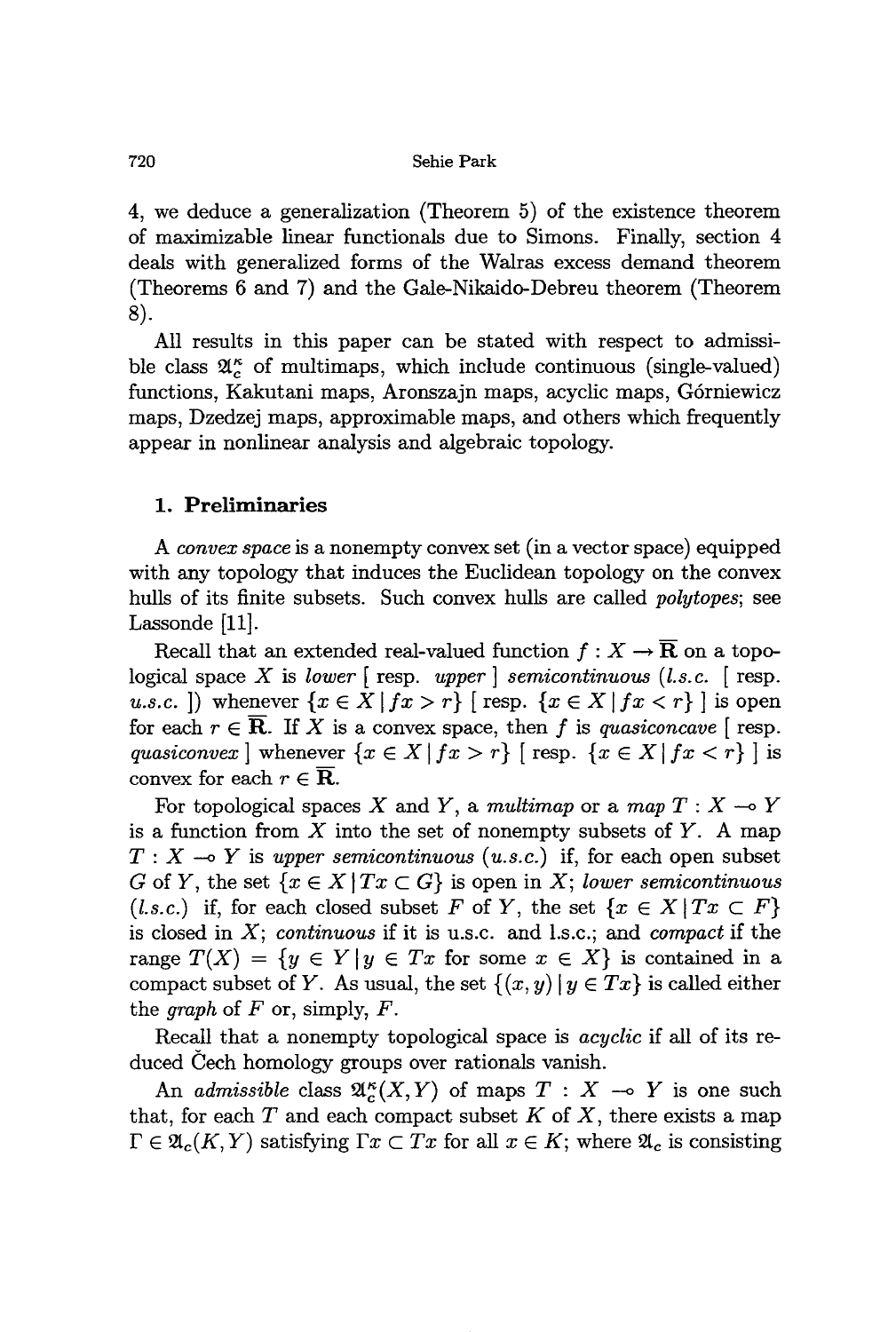of finite composites of maps in  $\mathfrak{A}$ , and  $\mathfrak{A}$  is a class of maps satisfying the following properties:

- (i)  $\mathfrak A$  contains the class  $\mathbb C$  of (single-valued) continuous functions;
- (ii) each  $F \in \mathfrak{A}_c$  is u.s.c. and compact-valued; and
- (iii) for any polytope *P*, each  $F \in \mathfrak{A}_c(P, P)$  has a fixed point.

Examples of  $\mathfrak A$  are continuous functions  $\mathbb C$ , the Kakutani maps  $\mathbb K$ (with convex values and codomains are convex spaces), the Aronszajn maps M (with  $R_{\delta}$  values), the acyclic maps V (with acyclic values), the Powers maps  $V_c$ , the O'Neill maps N (continuous with values of one or m acyclic components, where  $m$  is fixed), the approachable maps  $A$  in topological vector spaces, admissible maps of G6rniewicz, permissible maps of Dzedzej, and many others. Note that  $\mathbb{V}_c^{\sigma}$  due to Park, Singh and Watson, and  $\mathbb{K}_{c}^{\sigma}$  due to Lassonde are examples of  $\mathfrak{A}_{c}^{\kappa}$ . For details, see [14-16, 19].

More recently, the approximable maps  $\mathbb{A}^{\kappa}(X, Y)$  is due to Ben-El-Mechaiekh and Idzik  $[2]$ , where X and Y are subsets of topological vector spaces. They noted that if *X* is a closed subset of a locally convex Hausdorff topological vector space, then any u.s.c. compact map  $T: X \longrightarrow X$  with closed values belongs to  $A^{\kappa}$  whenever the functional values are all (1) convex, (2) contractible, (3) decomposable, or (4) oo-proximally connected.

Let X be a convex space and Y a Hausdorff space. In  $[17]$ , we introduced a new "better" admissible class  $\mathfrak B$  of multimaps as follows:

 $F \in \mathfrak{B}(X, Y) \Longleftrightarrow F : X \multimap Y$  such that, for any polytope P in X and any continuous map  $f: F(P) \to P$ ,  $f(F|_P)$  has a fixed point.

Moreover, we defined one more class of multimaps as follows:

 $F \in \mathfrak{B}^{\kappa}(X, Y) \Longleftrightarrow$  for any compact convex subset K of X, there is a closed map  $\Gamma \in \mathfrak{B}(K, Y)$  such that  $\Gamma x \subset Fx$  for each  $x \in K$ .

Our new classes contain the admissible class  $\mathfrak{A}_{c}^{\kappa}$  properly.

The following KKM theorem is due to the author [17, Theorem 3]:

**THEOREM** 0. Let X be a convex space, Y a Hausdorff space,  $F \in$  $\mathfrak{B}(X, Y)$  a compact map, and  $S: X \rightarrow Y$  a map. Suppose that

 $(0.1)$  *for each*  $x \in X$ *, Sx is closed;* and

 $(0.2)$  *for each*  $N \in \langle X \rangle$ ,  $F(\text{co } N) \subset S(N)$ .

*Then*  $\overline{F(X)} \cap \bigcap \{Sx : x \in X\} \neq \emptyset$ .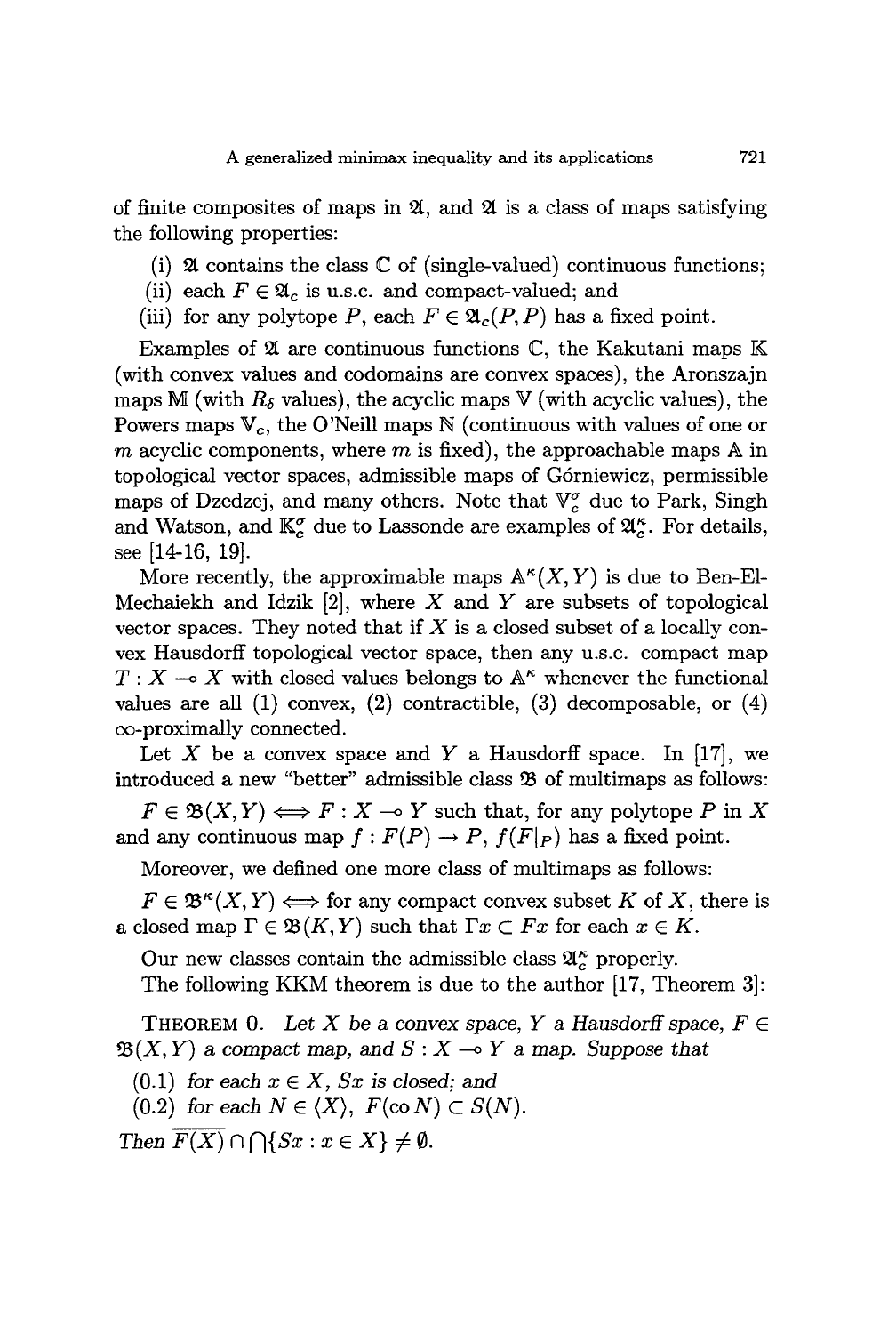Here,  $\langle X \rangle$  denotes the set of all nonempty finite subsets of X.

## **2. Basic minimax inequalities**

We begin with the following minimax inequality equivalent to Theorem 0:

THEOREM 1. Let X be a convex space, Y a Hausdorff space,  $F \in$  $\mathfrak{B}(X,Y)$  a compact map,  $f,g: X \times Y \to \overline{\mathbf{R}}$  extended real-valued *functions, and*  $\gamma \in \overline{\mathbf{R}}$ *. Suppose that* 

- (1.1) *for each*  $x \in X$ ,  $\{y \in Y | f(x, y) \leq \gamma\}$  *is closed;*
- (1.2) *for each*  $N \in \langle X \rangle$  *and*  $y \in F(\text{co } N)$ *,*  $\min\{g(x, y) | x \in N\} \leq \gamma$ ; and
- $(1.3)$   $f(x,y) \leq g(x,y)$  for all  $(x,y) \in X \times Y$ .

*Then* (a) *there exists* a  $\hat{y} \in \overline{F(X)}$  *such that* 

$$
f(x,\hat{y}) \le \gamma \quad \text{for all} \quad x \in X;
$$

and (b) if  $\gamma = \sup\{g(x, y) | (x, y) \in F\}$ , then we have the minimax *inequality:*

$$
\min_{y \in \overline{F(X)}} \sup_{x \in X} f(x, y) \leq \sup_{(x, y) \in F} g(x, y).
$$

*Proof of Theorem* 1 *using Theorem* 0. For each  $x \in X$ , let  $Sx = \{y \in X\}$  $Y | f(x, y) \leq \gamma$ . Then *Sx* is closed by (1.1). We show that (0.2) holds. Suppose that there exists an  $N \in \langle X \rangle$  such that  $F(\text{co } N) \not\subset S(N)$ . Choose a  $y \in F(\text{co } N)$  such that  $y \notin S(N)$ , whence  $g(x, y) \ge f(x, y)$  $\gamma$  for all  $x \in N$ . Then  $\min_{x \in N} g(x, y) > \gamma$ , which contradicts (1.2). Therefore, all of the requirements of Theorem 0 are satisfied, and hence there exists a  $\hat{y} \in F(X)$  such that  $\hat{y} \in Sx$  for all  $x \in X$ . This completes the proof of (a). Note that (b) clearly follows from (a).  $\Box$ 

*Proof of Theorem* 0 *using Theorem* 1. Define  $f = g : X \times Y \rightarrow \overline{\mathbf{R}}$ by

$$
f(x,y) = \begin{cases} 0 & \text{if } y \in Sx \\ 1 & \text{otherwise} \end{cases}
$$

for  $(x, y) \in X \times Y$ , and let  $\gamma = 0$ . Then  $(0.1)$  clearly implies  $(1.1)$ . We show that  $(0.2)$  implies  $(1.2)$ . In fact, suppose that there exist an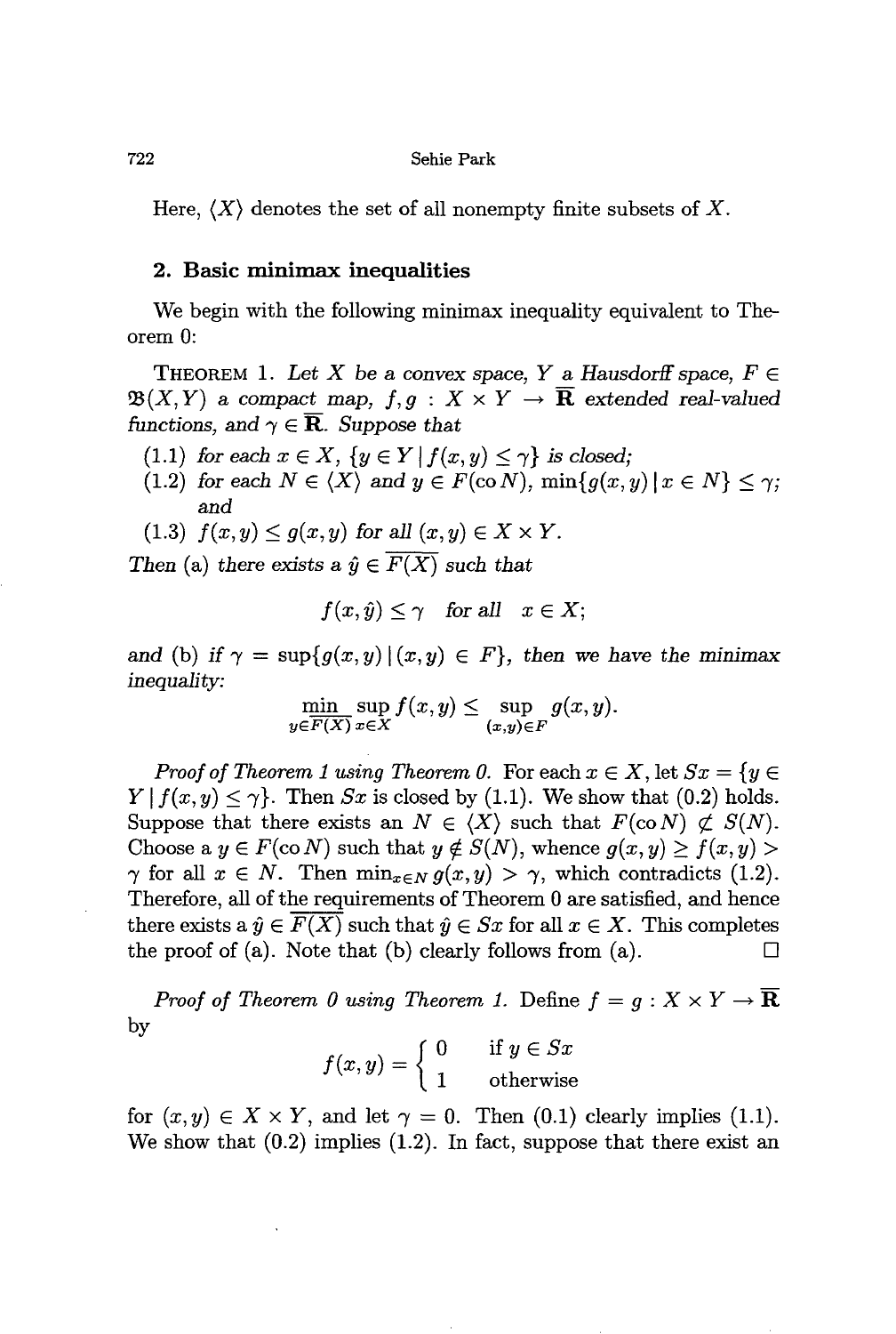$N \in \langle X \rangle$  and a  $y \in F(\text{co } N)$  such that  $\min\{f(x,y) \mid x \in N\} > 0$ . Then  $y \notin Sx$  for all  $x \in N$ ; that is,  $F(\text{co } N) \not\subset S(N)$ , which contradicts (0.2). Therefore, all of the requirements of Theorem 1 are satisfied, and hence there exists a  $\hat{y} \in \overline{F(X)}$  such that  $f(x, \hat{y}) = 0$  for all  $x \in X$ ; that is,  $\hat{y} \in \bigcap \{Sx : x \in X\}$ . This completes our proof.  $\square$ 

Theorem 1 is a far-reaching generalization of the celebrated minimax inequality of Ky Fan [7] and includes a large number of particular known forms; for example, [22, Theorem 2.11] and [4, Corollary 3.5]. Note that if  $T$  is single-valued, then the Hausdorffness assumption on *Y* is not necessary; see [15].

A particular form of Theorem 1 is applied in [18] to obtain existence theorems of solutions of variational inequalities.

From Theorem 1, we deduce the following result on lopsided saddle points:

THEOREM 2. *Let* X be a *compact convex space, Y* a *HausdorH* space, and  $T \in \mathfrak{B}(X, Y)$  a closed compact map. Let  $\phi : X \times Y \to \mathbb{R}$ be a continuous function such that for each  $y \in Y$ ,  $x \mapsto \phi(x, y)$  is *quasiconvex* on X. Then there exists an  $(x_0, y_0) \in T$  such that

$$
\phi(x_0, y_0) \le \phi(x, y_0) \quad \text{for all} \quad x \in X.
$$

*Proof.* Define  $f: X \times Y \to \mathbf{R}$  by

$$
f(x,y) = \min_{z \in X} \phi(z,y) - \phi(x,y)
$$

for  $(x, y) \in X \times Y$ . Then f is continuous on  $X \times Y$  [1, p.70] and satisfies (1.1)-(1.3) of Theorem 1 with  $f = g$ . Therefore, by Theorem 1, there exists a  $\hat{y} \in \overline{T(X)}$  such that

$$
\sup_{x \in X} f(x, \hat{y}) \le \sup_{(x, y) \in T} f(x, y).
$$

Since  $x \mapsto \phi(x, \hat{y})$  is continuous on the compact set X, there exists an  $\hat{x} \in X$  such that  $\phi(\hat{x}, \hat{y}) = \min_{z \in X} \phi(z, \hat{y})$  or  $f(\hat{x}, \hat{y}) = 0$ . Hence, we have

$$
0 \leq \sup_{(x,y)\in T} f(x,y).
$$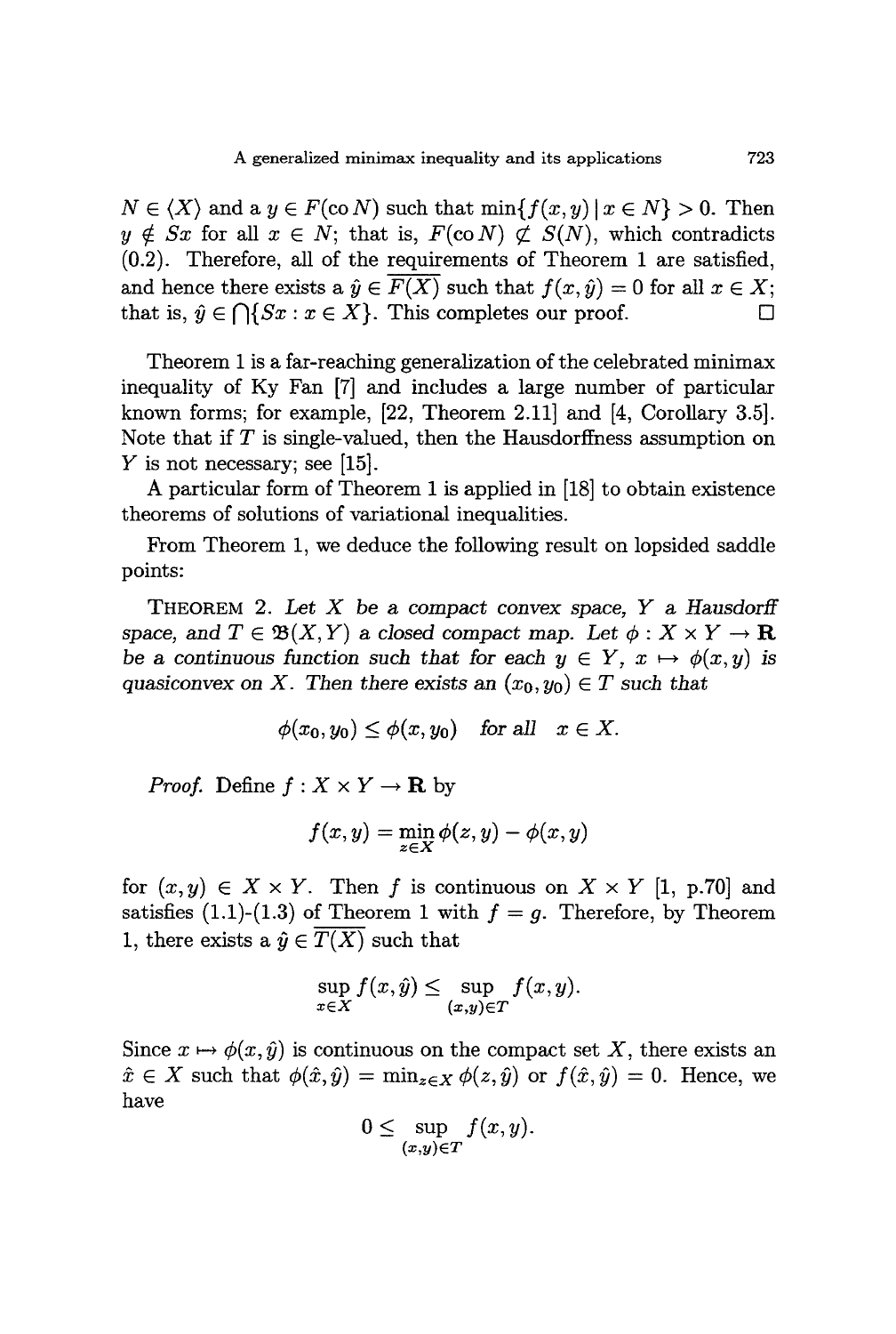Since the graph of T is closed and hence compact in  $X \times Y$ , the supremum in the above inequality is attained on some  $(x_0, y_0) \in T$ . This completes our proof.  $\Box$ 

Note that, in Theorem 2, a closed compact map  $T \in \mathfrak{B}(X,Y)$  can be replaced by a compact map  $T \in \mathfrak{B}^{\kappa}(X,Y)$ , a map  $T \in \mathfrak{A}_{c}^{\kappa}(X,Y)$  or a map  $T \in \mathfrak{A}_{c}(X, Y)$ . In the following, we use mainly the class  $\mathfrak{A}_{c}^{\kappa}$  for the simplicity.

EXAMPLES. 1. Ky Fan [7, Corollary 1]:  $X = Y$  and  $T = 1_X$ , where the Hausdorffness assumption is superfluous. Moreover, for a normed vector space  $E = Y$ ,  $X \subset E$ ,  $T : X \hookrightarrow E$ , and  $\phi(x, y) = ||x - y||$ , Theorem 2 reduces to Fan [6, Theorem 2], which is usually called a best approximation theorem.

2. Ha [10, Theorem 2]: *Y* is a nonempty compact convex subset of a Hausdorff topological vector space and  $T \in K(X, Y)$ . Ha applied his theorem to obtain fixed point theorems for Kakutani maps.

3. Park [13, Theorem 2]: This is the case  $T \in V(X, Y)$  and applied to obtain fixed point theorems for acyclic maps. **In** [14], Theorem 2 is applied to obtain results for admissible maps.

4. Recently, in our work [16], Theorem 2 is applied to generalized equilibrium problems and generalized complementarity problems.

For a subset X of a topological vector space E and  $x \in E$ , the *inward* and *outward sets* of X at *x*,  $I_X(x)$  and  $O_X(x)$ , are defined by

$$
I_X(x) = \{x + r(u - x) \in E \mid u \in X, r > 0\},\,
$$
  

$$
O_X(x) = \{x - r(u - x) \in E \mid u \in X, r > 0\},\,
$$

resp. Their closures are called *weakly inward* and *outward sets,* and denoted  $I_X(x)$  and  $O_X(x)$ , resp.

The following slightly weaker form (with "quasiconvex" replaced by "convex") of Theorem 2 is useful in various problems:

THEOREM 3. *Let* X be a *compact convex subset* of a *topological vector space E*, *Y* a *Hausdorff space*, and  $T \in \mathfrak{A}_{c}^{\kappa}(X, Y)$ . Let  $\phi : E \times$  $Y \to \mathbf{R}$  be a continuous function such that for each  $y \in Y, x \mapsto \phi(x, y)$ is convex on *E*. Then there exists an  $(x_0, y_0) \in T$  such that

$$
\phi(x_0, y_0) \le \phi(x, y_0) \quad \text{for all} \quad x \in \overline{I}_X(x_0).
$$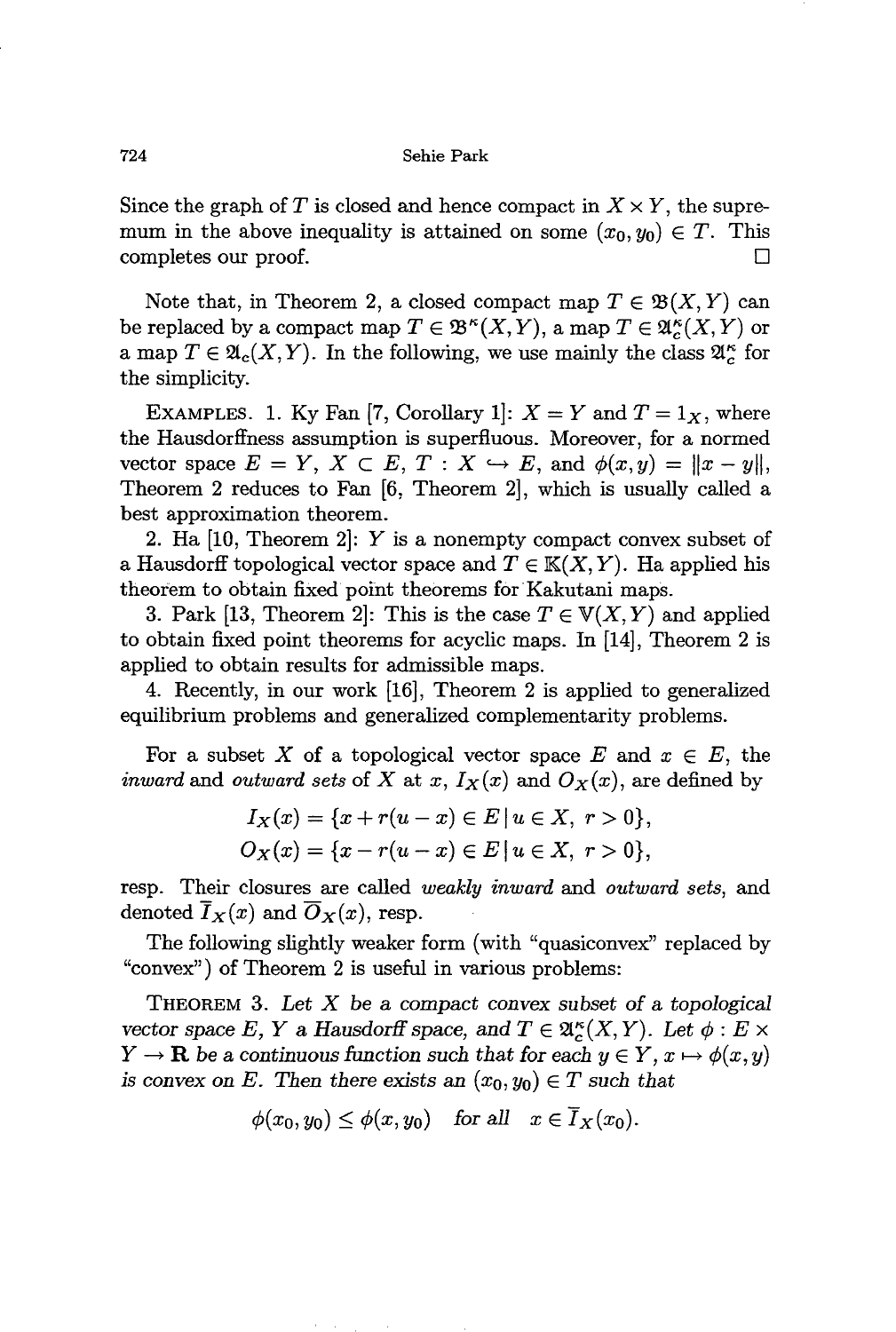*Proof.* From Theorem 2, there exists an  $(x_0, y_0) \in T$  such that

$$
\phi(x_0, y_0) \le \phi(x, y_0) \quad \text{for all} \quad x \in X.
$$

For  $x \in I_X(x_0) \setminus X$ , there exist  $u \in X$  and  $r > 1$  such that  $x =$  $x_0 + r(u - x_0)$ . Suppose that  $\phi(x, y_0) < \phi(x_0, y_0)$ . Since

$$
\frac{1}{r}x + (1 - \frac{1}{r})x_0 = u \in X
$$

and  $\phi(\cdot, y_0)$  is convex, we have

$$
\phi(u,y_0)\leq \frac{1}{r}\phi(x,y_0)+(1-\frac{1}{r})\phi(x_0,y_0)<\phi(x_0,y_0),
$$

which is a contradiction. Therefore,  $\phi(x_0, y_0) \leq \phi(x, y_0)$  holds for  $x \in I_X(x_0)$ ; that is, for all  $x \in I_X(x_0)$ .

EXAMPLES. 1. Fan [5, p.118]:  $X = Y$  and  $T = 1_X$ . This result was shown to imply Tychonoff's fixed point theorem.

2. Park [12, Theorem 1]:  $Y = E$  and  $T : X \hookrightarrow E$ . This was applied to obtain fixed point theorems for weakly inward maps.

#### **3. Fixed point theorems**

From Theorem 3, we immediately deduce the following:

THEOREM 4. *Let X* be a *compact convex subset of* a *Hausdorff topological vector space*  $E, T \in \mathfrak{A}_{c}^{\kappa}(X,E)$ , and  $\phi : E \times E \to \mathbf{R}$  be a *continuous* function such that for each  $y \in E$ ,  $x \mapsto \phi(x, y)$  is convex on *E*. Suppose that for any  $x \in X$  satisfying  $x \notin Tx$ , there exists a  $z \in I_X(x)$  *such that* 

$$
\phi(z,y) < \phi(x,y) \quad \text{for all} \quad y \in Tx.
$$

*Then T* has a fixed point  $x_0 \in X$ ; that is,  $x_0 \in Tx_0$ .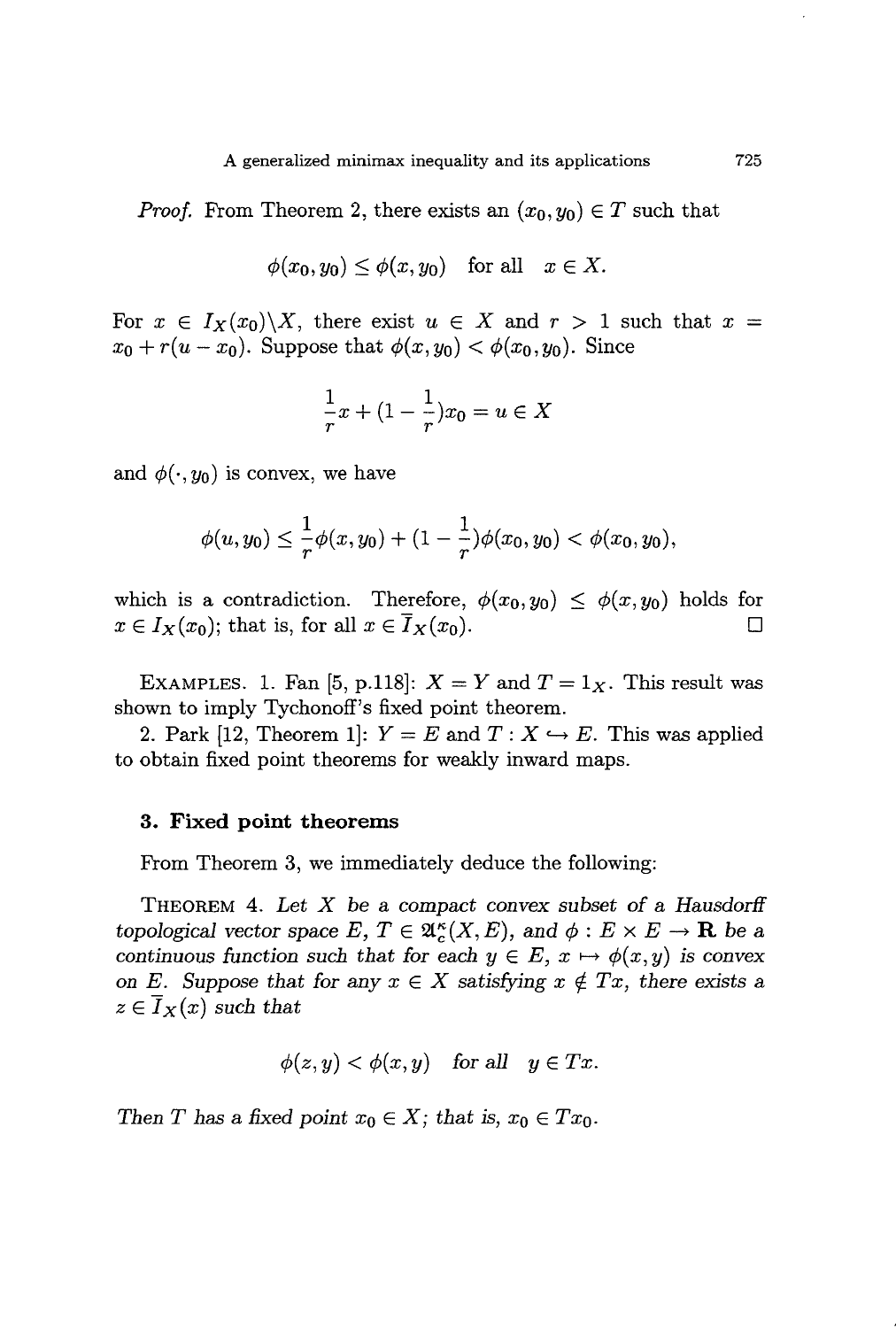726 Sehie Park

*Proof.* From Theorem 3 with  $Y = E$ , there exists an  $(x_0, y_0) \in T$ such that

$$
\phi(x_0,y_0)\leq \phi(x,y_0)\quad\text{for all}\quad x\in \overline{I}_X(x_0).
$$

Suppose that  $x_0 \notin Tx_0$ . Then, by hypothesis, there exists a  $z \in \overline{I}_X(x_0)$ such that  $\phi(z, y_0) < \phi(x_0, y_0)$ , which is a contradiction. This completes our proof.  $\Box$ 

REMARK. Let a map  $T' : X \to E$  be given by  $T'x = 2x - Tx$  for  $x \in X$  for  $T \in \mathfrak{A}_{c}^{\kappa}(X,E)$ . If  $T' \in \mathfrak{A}_{c}^{\kappa}(X,E)$  and  $\phi(x,y) = \psi(y-x)$ for a continuous convex function  $\psi: E \to \mathbf{R}$ , then the set  $\overline{I}_X(x_0)$  in Theorem 4 can be replaced by  $\overline{O}_X(x_0)$  in Theorem 4.

In fact, by Theorem 4, there exists an  $(x_0, y_1) \in T'$  satisfying  $\psi(x_0$  $y_1$ )  $\leq \psi(x'-y_1)$  for all  $x' \in \overline{I}_X(x_0)$ . For  $x \in O_X(x_0)$ , let  $x' = 2x_0 - x$ and  $y_1 = 2x_0 - y_0$  where  $y_0 \in Tx_0$ . Then we have

$$
\begin{aligned} \phi(x_0, y_0) &= \psi(y_0 - x_0) = \psi(x_0 - y_1) \\ &\le \psi(x' - y_1) = \psi(y_0 - x) = \phi(x, y_0) \end{aligned}
$$

for all  $x \in O_X(x_0)$ ; and hence, for all  $x \in \overline{O}_X(x_0)$ .

We followed the method of Browder [3].

We give examples of Theorem 4 as follows:

EXAMPLES. 1. Browder [3, Theorems 1 and 2]:  $E$  is a locally convex topological vector space,  $T = f \in \mathbb{C}(X, E)$ , and  $\phi(x, y) = p(x - y)$ , where  $p: E \to \mathbf{R}$  is a continuous convex function. He also obtained variants of his theorems employing the concept of subgradient  $\partial h$ :  $E \multimap E^*$  of a convex real function h on E.

2. Park [14, Corollary 3.1]: *E* is a metrizable topological vector space where the metric  $d$  on  $E$  has been chosen so that balls are convex, and  $\phi = d$ . This extends earlier works of Brouwer, Schauder, Cellina, Fan, and Rassias for  $T = f \in \mathbb{C}(X,E)$ , and of Kakutani and Bohnenblust-Karlin for  $T \in K(X, E)$ ; see [14].

# 4. Existence of maximizable linear functionals

Let  $\Phi$  be either the real field **R** or the complex field **C**. Let E be a topological vector space over  $\Phi$ ,  $E^*$  its topological dual, and  $\langle , \rangle$  the pairing between  $E^*$  and  $E$ .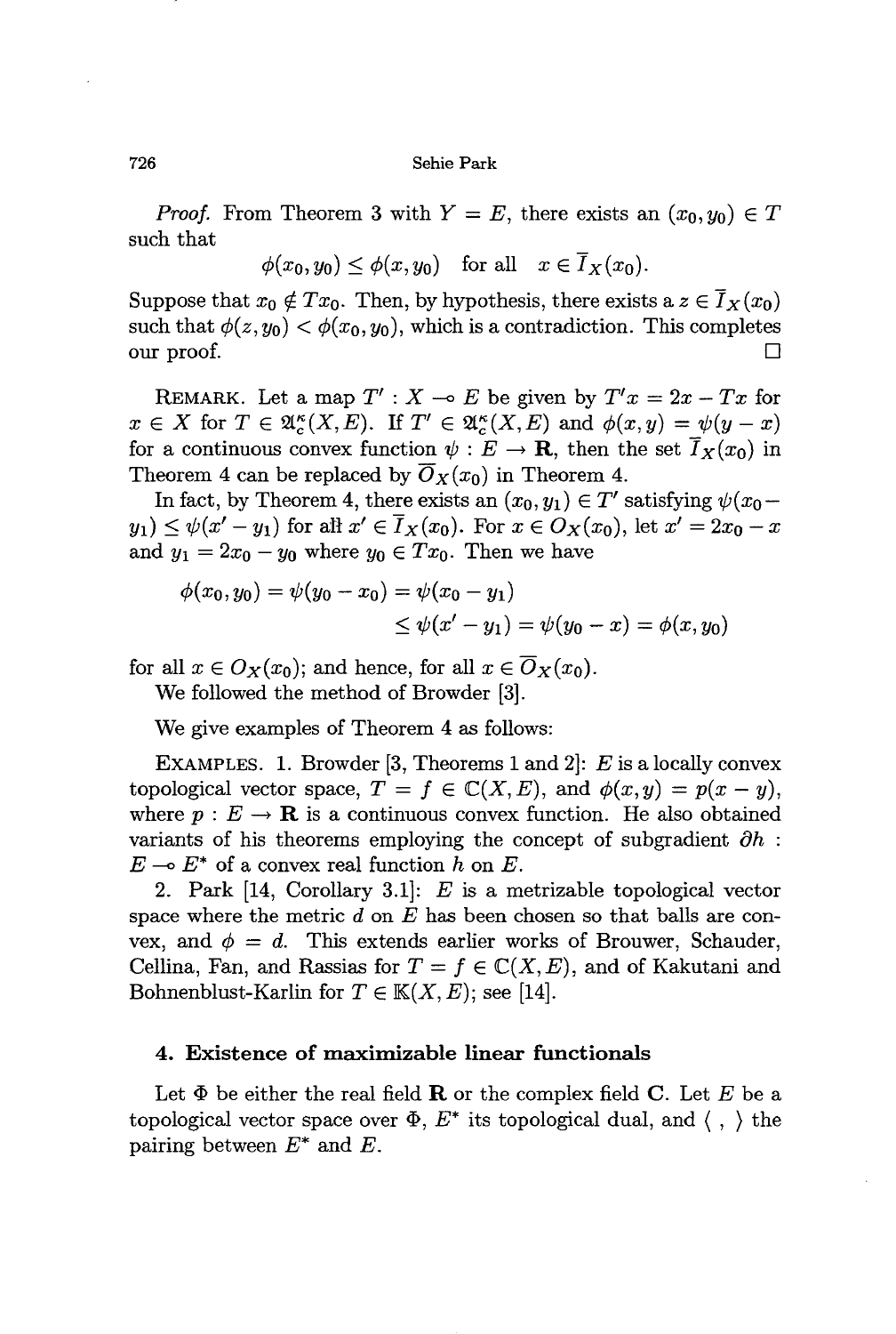Let X be a compact subset of E. In this section, we assume that  $E^*$ is equipped with any topology such that the pairing  $\langle , \rangle : E^* \times X \to \Phi$ is continuous. For example, the topology of  $E^*$  can be the uniform convergence topology on the bounded sets or on the compact sets in E.

From Theorem 3, we have the following:

THEOREM 5. *Let X* be a *compact convex subset* of a *topological vector space* E, and  $T \in \mathfrak{A}^{\kappa}(X, E^*)$ . If  $E^*$  *is Hausdorff, then there exists* an  $(x_0, f_0) \in T$  *such that* 

$$
\mathrm{Re}\langle f_0, x_0\rangle = \max_{x\in \overline{I}_X(x_0)} \mathrm{Re}\langle f_0, x\rangle.
$$

*Proof.* Let  $\phi: E \times E^* \to \mathbf{R}$  be defined by

$$
\phi(x,f) = -\mathrm{Re}\langle f,x\rangle \quad \text{for} \quad (x,f) \in E \times E^*.
$$

Since  $\phi$  is continuous and  $\phi(\cdot, f)$  is convex on E, by Theorem 3, there exists an  $(x_0, f_0) \in T$  such that

$$
\phi(x_0, f_0) = \min_{x \in X} \phi(x, f_0).
$$

This is equivalent to the conclusion.  $\Box$ 

EXAMPLES. 1. If  $T = t \in \mathbb{C}_c^{\kappa}(X, E^*)$  in Theorem 5, we do not need to assume the Hausdorffness of  $E^*$ . This case includes the following:

2. Simons [20, Theorem 4.5]: *X* is a subset of a real Hausdorff topological vector space and  $T : X \rightarrow E^*$  has nonempty convex values and open fibers.

## **5. Generalized Walras type theorems**

From Theorem 1, we obtain the following generalization of the socalled Walras excess demand theorem:

THEOREM 6. Let X be a convex space, Y a Hausdorff space,  $T \in$  $\mathfrak{B}(X, Y)$  a compact map,  $c \in \mathbb{R}$ , and  $\phi, \psi : X \times Y \to \overline{\mathbb{R}}$  two extended *real-valued functions such that*

(1)  $\phi(x, y) \leq \psi(x, y)$  for each  $(x, y) \in X \times Y$ ;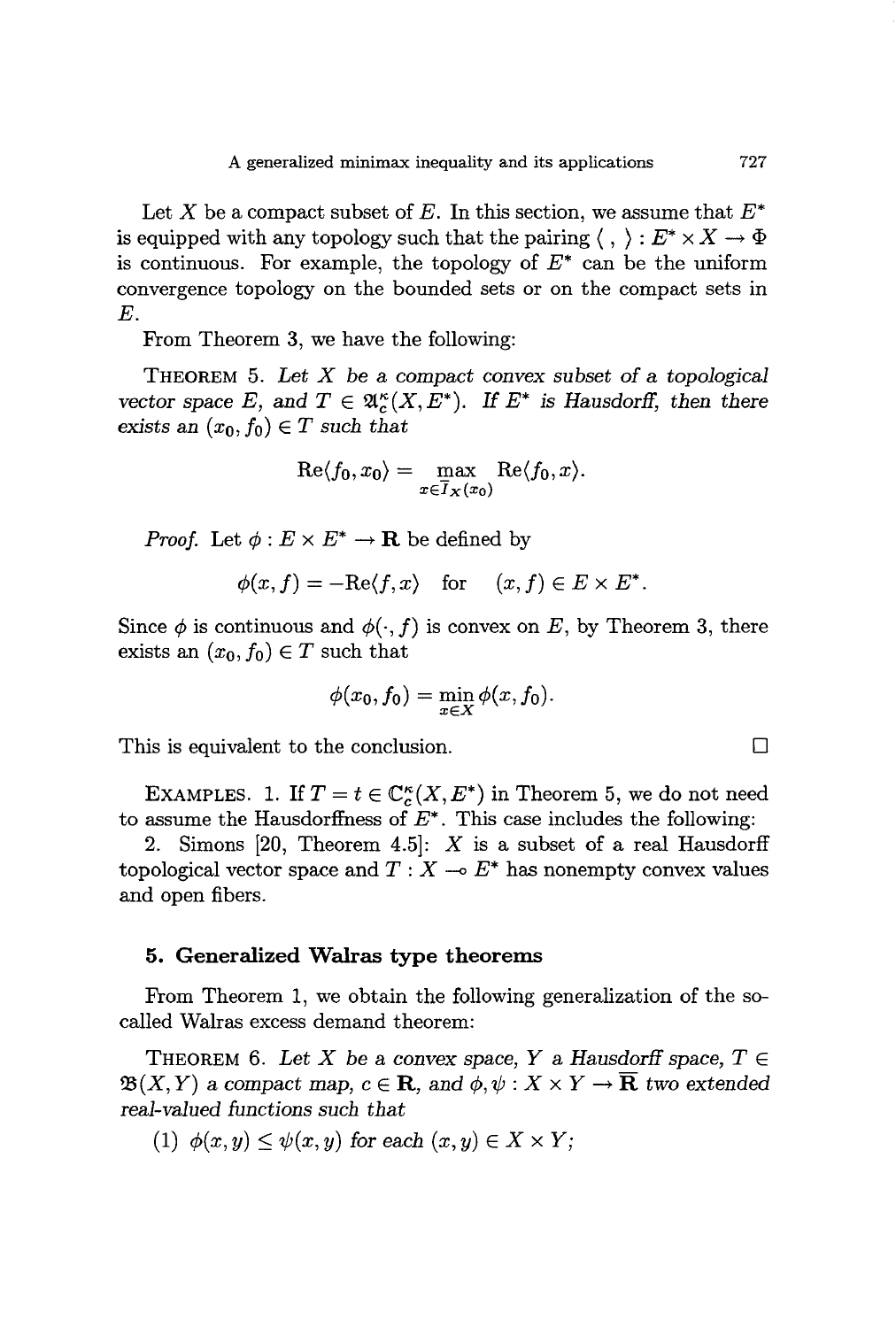728 Sehie Park

- (2) for each  $x \in X$ ,  $y \mapsto \psi(x, y)$  is u.s.c. on *Y*;
- (3) for each  $y \in Y$ ,  $x \mapsto \phi(x, y)$  is quasiconvex on X; and
- (4)  $\phi(x,y) > c$  for all  $(x,y) \in T$  *(Walras law).*

*Then there exists* a *Walras equilibrium; that is, there exists* a  $y_0 \in Y$ *such that*

$$
c\leq \phi(x,y_0)\quad\text{for all}\quad x\in X.
$$

*Proof.* Use Theorem 1 with  $f = -\phi$  and  $g = -\psi$ . Then there exists a  $\hat{y} \in T(X)$  such that

$$
\inf_{(x,y)\in T}\phi(x,y)\leq \inf_{x\in X}\psi(x,\hat{y}).
$$

This completes our proof.

EXAMPLE. Granas and Liu [8, Theorem (13.4)]: *Y* is a convex subset of a topological vector space and *T* belongs to a particular class of  $\mathfrak{A}_{c}^{\kappa}$ .

The following is a different version of Theorem 6:

THEOREM 7. *Let* X be a *compact convex space, Y* a *Hausdorff* space, and  $T \in \mathfrak{A}_{\alpha}^{\kappa}(X, Y)$ . Let  $\phi : X \times Y \to \mathbf{R}$  be a continuous *function* and  $c \in \mathbf{R}$  *such that* 

(1) for each  $y \in Y$ ,  $x \mapsto \phi(x, y)$  is quasiconvex on X; and

(2)  $\phi(x, y) \geq c$  for all  $(x, y) \in T$  (Walras law).

*Then there exists* a *Walras equilibrium; that is, there exists* an  $(x_0, y_0) \in T$  *such that* 

$$
c\leq \phi(x_0,y_0)\leq \phi(x,y_0)\quad\text{for all}\quad x\in X.
$$

*Proof.* Immediate from Theorem 2.  $\Box$ 

EXAMPLES. 1. Gwinner [9, Theorem 8], Zeidler [21, Theorem 77.E]: X and *Y* are compact convex subsets of locally convex Hausdorff topological vector spaces and  $T \in K(X, Y)$ .

2. Granas and Liu [8, Theorem (13.5)]: *Y* is a convex subset of a Hausdorff topological vector space and  $T : X \multimap Y$  a map with nonempty convex values and open fibers. Note that  $T \in \mathbb{C}^{\kappa}(X, Y)$ .

From Theorem 7, we deduce the following generalization of the Gale-Nikaido-Debreu theorem:

 $\Box$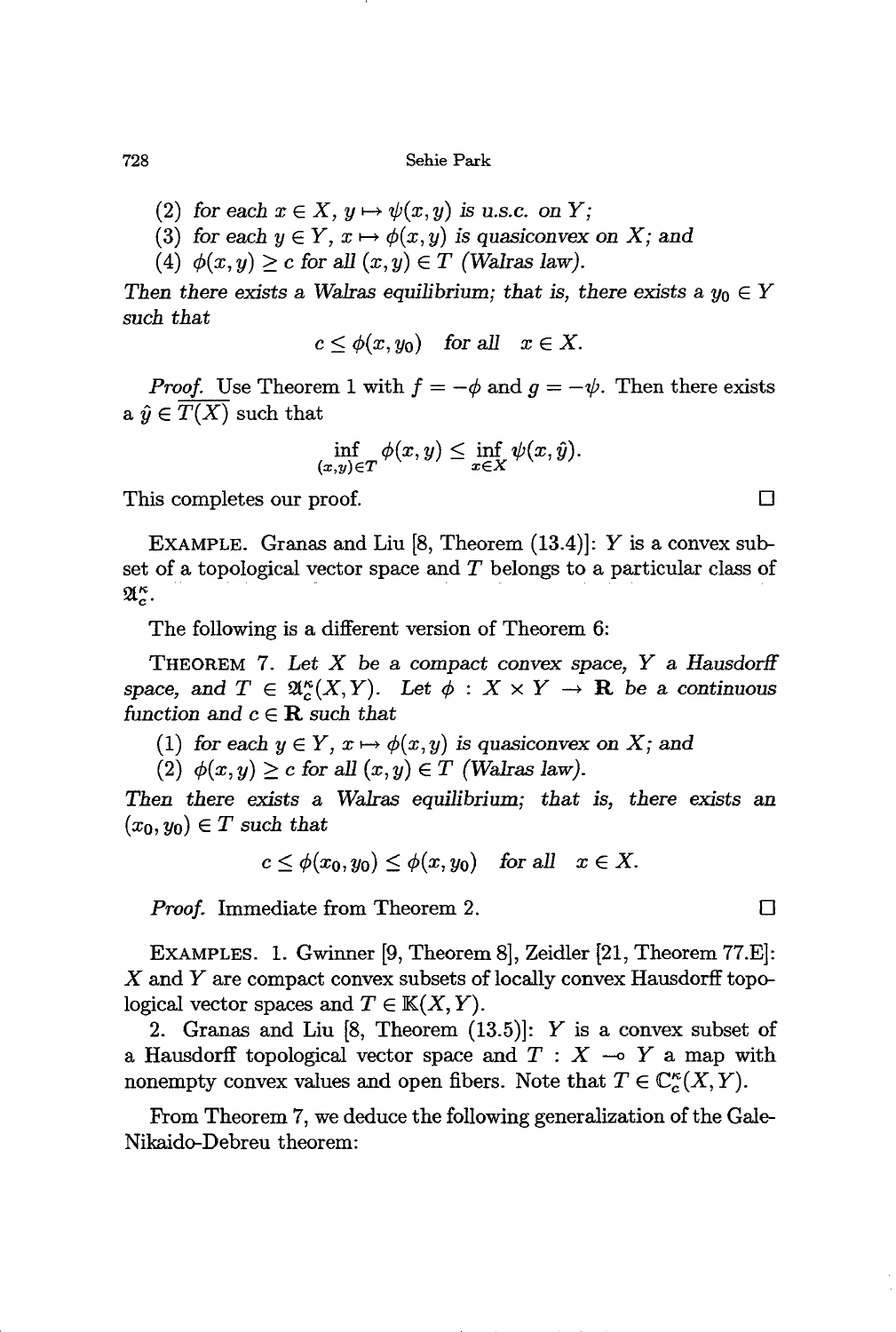THEOREM 8. Let  $(E, F, \langle , \rangle)$  be a dual system of Hausdorff topo*logical* vector spaces  $E$  and  $F$ , where the real bilinear form  $\langle , \rangle$  is *continuous* on *compact* subsets of  $E \times F$ . Let X be a nonempty com*pact convex subset of E*, *P the convex cone*  $\bigcup \{rX : r \geq 0\}$ , *and*  $P^+ = \{y \in F : \langle p, y \rangle \geq 0, p \in P\}$  *its positive dual cone. Then for any*  $\text{map } T \in \mathfrak{A}_{\epsilon}^{\kappa}(X, F) \text{ satisfying } \langle x, y \rangle \geq 0 \text{ for } (x, y) \in T, \text{ there exists an }$  $\overline{x} \in X$  *such that*  $T\overline{x} \cap P^+ \neq \emptyset$ *.* 

*Proof.* Since X is compact, we may assume that  $T \in \mathfrak{A}_c(X, E)$ without loss of generality. Then  $Y = \overline{T(X)}$  is compact in F. Let  $\phi: X \times Y \to \mathbf{R}$  be defined by  $\phi(x, y) = \langle x, y \rangle$  for  $(x, y) \in X \times Y$ . Then  $\phi$  is continuous. Since  $\phi$  satisfies the Walras law for *T* with  $c = 0$ , by Theorem 7, there exists an  $(\overline{x}, \overline{y}) \in T$  such that

$$
0 \leq \langle \overline{x}, \overline{y} \rangle \leq \langle x, \overline{y} \rangle \quad \text{for all} \quad x \in X,
$$

and hence, for all  $x \in P$ . Therefore, we have  $\overline{y} \in P^+$ . This completes our proof.  $\Box$ 

EXAMPLES. 1. Gwinner [9, Corollary to Theorem 8]:  $E$  and  $F$  are locally convex and  $T \in K(X, F)$ .

2. Gale, Nikaido, and Debreu:  $P = \{x \in \mathbb{R}^n : x_i \ge 0, 1 \le i \le n\},\$  $X = \{x \in P : x_1 + \cdots + x_n = 1\}$ , the standard  $(n-1)$ -simplex, and  $T \in K(X, \mathbf{R}^n)$ . For the references, see [9].

#### **References**

- [1] J.-P. Aubin, *Mathematical Methods of Game and Economic Theory,* Rev. Ed., North-Holland, Amsterdam, 1982.
- [2] H. Ben-EI-Mechaiekh and A. Idzik, *A Lemy-Schauder type theorem for approximable maps,* Proc. Amer. Math. Soc. **122** (1994), 105-109.
- [3] F. E. Browder, *On a sharpened form of the Schauder fixed point theorem,* Proc. Nat. Acad. Sci. USA **74** (1972), 4749-4751.
- [4] S.-S. Chang and Y. Zhang, *Genemlized KKM theorem and variational inequalities,* J. Math. Anal. Appl. **159** (1991), 208-223.
- [5] Ky, Fan, *Convex Sets and Their Applications,* Argonne Nat. Lab., Argonne, IL,1959.
- [6] \_\_, *Extensions of two fixed point theorems of F. E. Browder,* Math. Z. **112** (1969), 234-240.
- [7] \_\_, *<sup>A</sup> minimax inequality and applications,* Inequalities III (0. Shisha, ed.), Academic Press, New York, 1972, pp. 103-113.